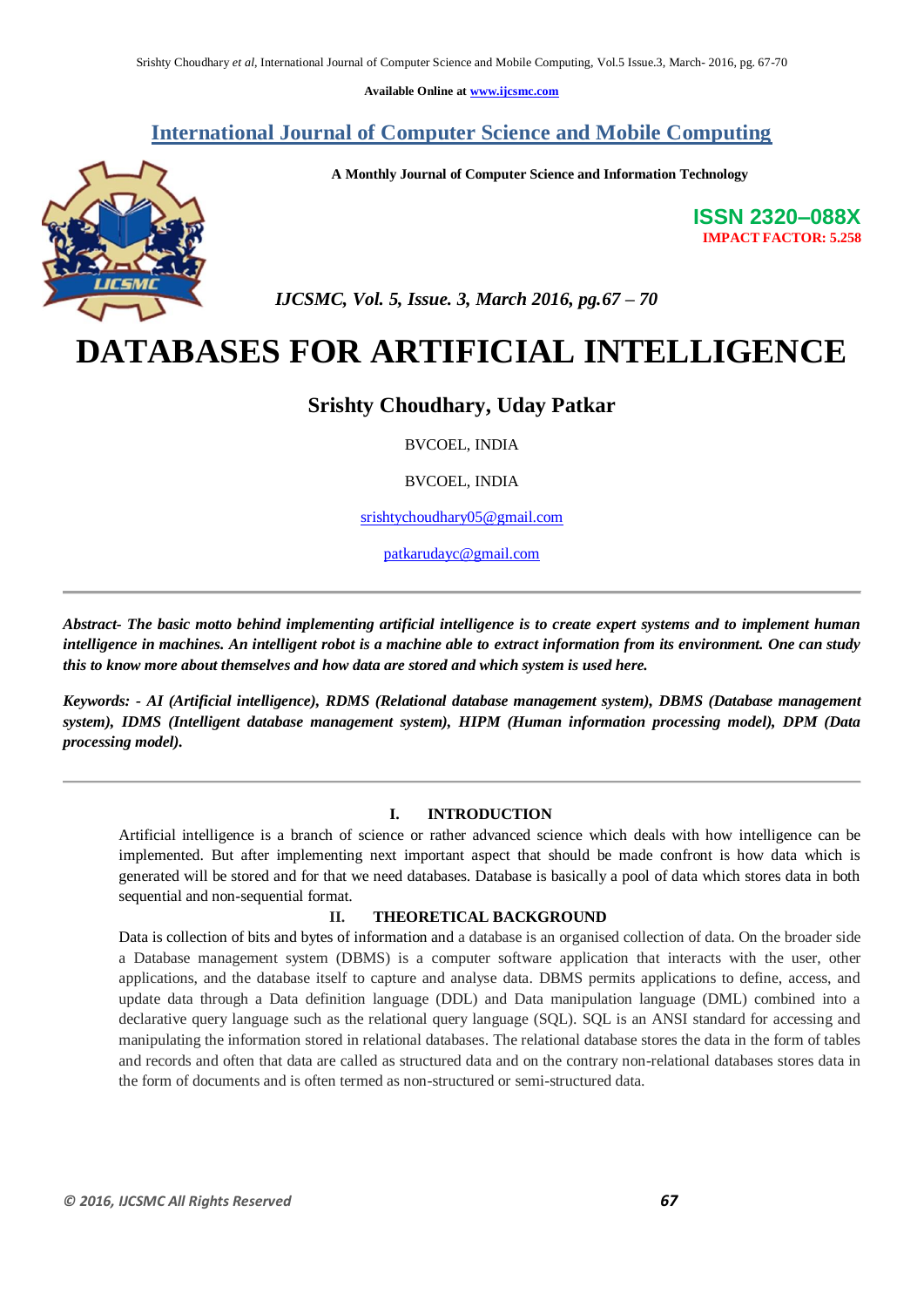## **III. LITERATURE REVIEW**

Artificial intelligence technique is a manner to organize and use the knowledge very efficiently and it also elevates the speed of execution of complex program. Artificial intelligence is growing at a big pace and incorporates various technical terms such as blue brain which is especially used to process the data and gives expected result. Then the role of intelligent databases comes into picture where two vital concerns to be looked upon are:

- a) Intelligent information processing in databases.
- b) Intelligent aspects of databases.

Artificial intelligence (AI) has astounding potential to accelerate scientific discovery in biology and medicine, and to transform health care. It basically deals with knowledge. The philosophy of a program for intelligent database research may revolve among two basic concepts of database knowledge:

*(1) Introspective knowledge*: - Introspective knowledge entails studies of what the database should know about itself: its structure, its content, its frequency of update, the nature of the queries, volume of data in its segments, the relationships among its parts, the nature of the content the security and privacy considerations in its usage and volume of usage patterns across time and users.

*(2) Extrospective knowledge:*-Extrospective knowledge entails the development of representational protocols that can be exchanged among hosts (clusters) giving a view of its environment and setting the rules for acceptable cooperation. Modern research on networks, and their practical implementation, led to a substantive approximation among local and foreign clusters where by the first are part of the extended family while the second only allow and promise very limited (and highly controlled) cooperation.



#### **IV. INTELLIGENT DATABASE SYSTEM(IDMS)**

- A.) The term intelligent databases are being used in storing data generated by intelligent robots using artificial intelligence. This concept of ID postulated three levels of intelligence for such systems:
	- 1. High level tools: It manages data quality and automatically discovers relevant patterns in the data with a process called data mining and often relies on the use of artificial intelligence techniques.
	- 2. User interface: It uses hypermedia in a form that uniformly manages text, images and numeric data.
	- 3. Database Engine: It supports other two layers that are high level tools and user interfaces, often merging relational database techniques with object orientation.
- B.) The intelligent databases drawn from the human information processing model to try to tackle data retention problems that are arising. The concept of intelligent databases does not imply a data structural model but a family of solutions impounding intelligence in the different elements of the process as well as making its main elements interact in a functional and stochastic manner. There is little reason to believe the human information processing model (HIPM) to be the ultimate in intelligence and storage. However, there is no question that it is superior in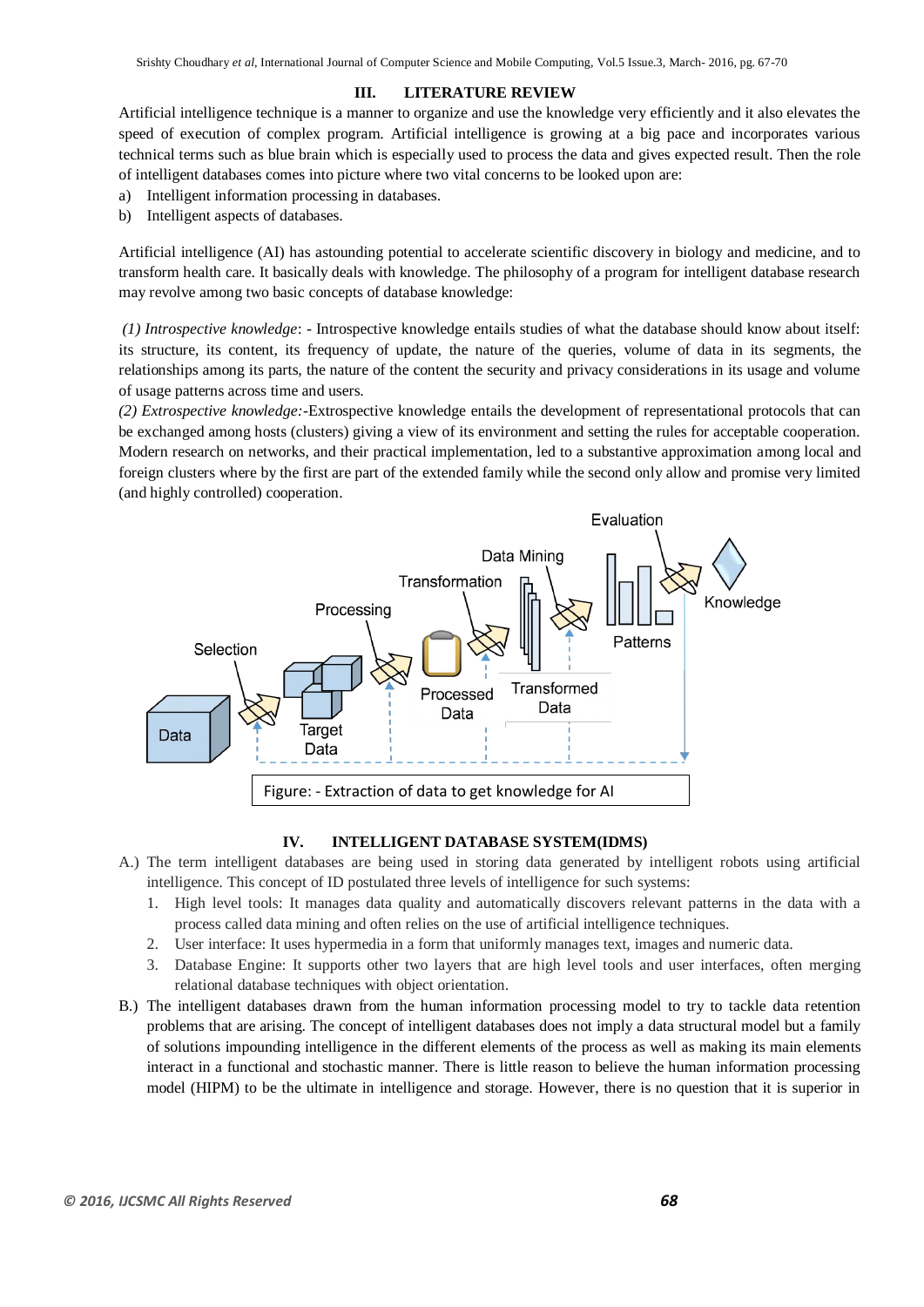multiple features to the data processing model (DPM). The base on which intelligent database model as build upon include the five information technologies:

- 1. Databases
- 2. Object-Oriented Programming
- 3. Expert systems
- 4. Hypermedia
- 5. Text Management

This approach is useful in the construction of axioms for intelligent databases but rather restricted in the ability to postulate a program for research in databases.

# **V. DATABASES FOR ARTIFICIAL INTELLIGENCE(AI)**

An intelligent data system entail a network of data processing cluster sharing information on their internal content and structure and dynamically and automatically updating this knowledge acting upon this knowledge. Artificial intelligence uses intelligent databases (IDB) systems which integrate the resources of both RDBMS's and KB's to offer a natural way to deal with information, making it easy to store, access and apply.



# **VI. ADVANTAGES OF RELATIONAL DATABASES OVER NON-RELATIONAL DATABASES**

Relational databases are also called as SQL databases. It usually works with structured data. Structured data is easy to fetch from the database as queries can be executed very fast with less time complexity. The reasons for the dominance of relational databases are simplicity, robustness, flexibility, performance, scalability and compatibility in managing generic data.

# **VII. CASE STUDY ON NON-RELATIONAL DATABASES**

The next point to focus about is whether we can make use of non-relational databases with artificial intelligence or not?

Firstly something to rethink about databases used for artificial intelligence are a NoSQL database provides a mechanism for storage and retrieval of data that is modelled in means other than the tabular relations as used in relational databases. The reason of motivation to use this approach include following salient features of non-relational databases:

- 1. *Simplicity of design:* Designing a NoSQL database is very simple as compared to relational databases.
- 2. *Better horizontal scaling*: Scaling can be achieved here to scale the database to a new level.